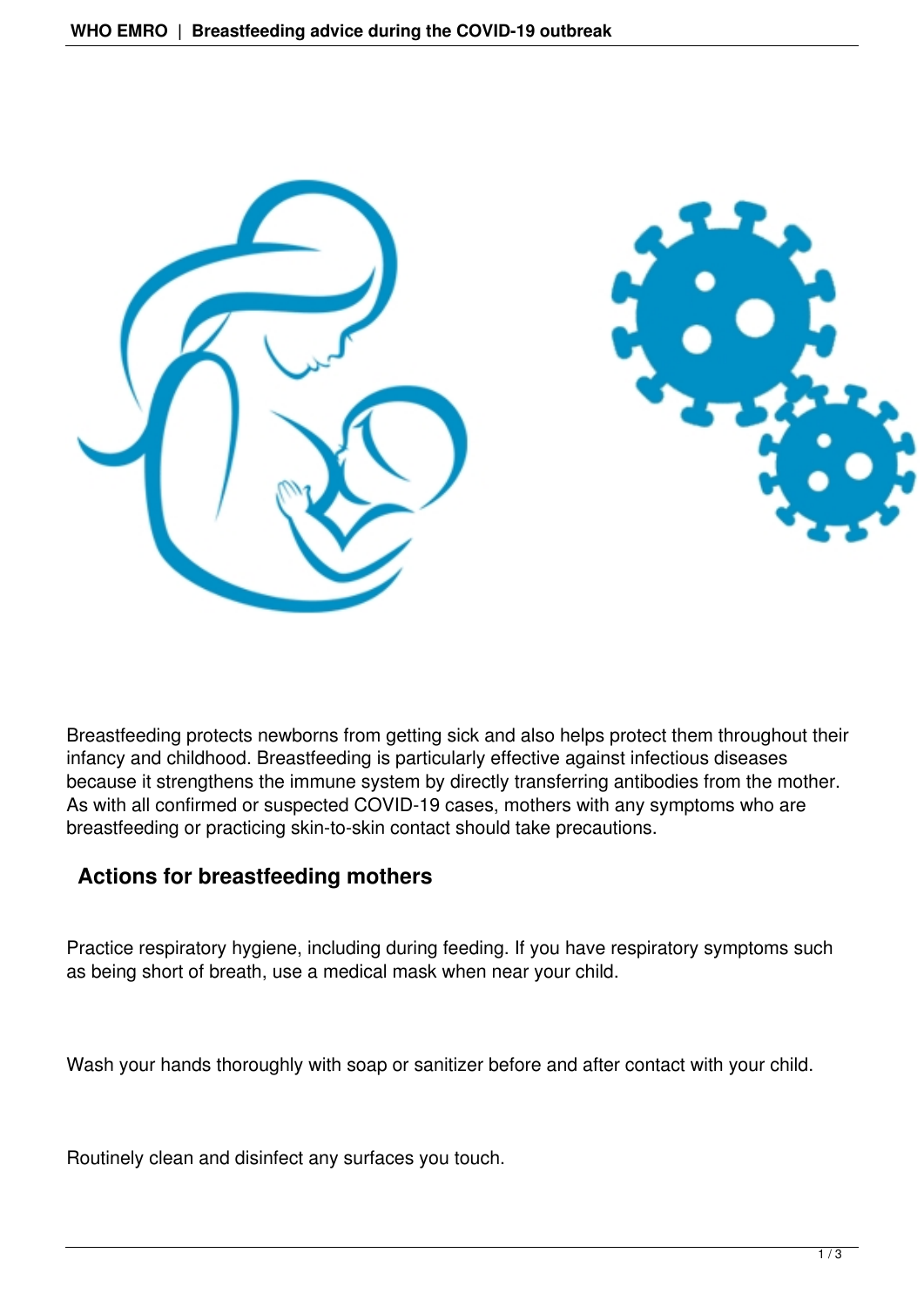If you are severely ill with COVID-19 or suffer from other complications that prevent you from caring for your infant or continuing direct breastfeeding, express milk to safely provide breastmilk to your infant.

If you are too unwell to breastfeed or express breastmilk, you should explore the possibility of relactation (restarting breastfeeding after a gap), wet nursing (another woman breastfeeding or caring for your child), or using donor human milk. Which approach to use will depend on cultural context, acceptability to you, and service availability.

## **Actions for health facilities and their staff**

If you are providing maternity and newborn services, you should not promote breastmilk substitutes, feeding bottles, teats, pacifiers or dummies in any part of your facilities, or by any of your staff.

Enable mothers and infants to remain together and practice skin-to-skin contact, and rooming-in throughout the day and night, especially straight after birth during establishment of breastfeeding, whether or not the mother or child has suspected, probable, or confirmed COVID-19.

Counselling and psychosocial support

If you, your infants, or young children have suspected or confirmed COVID-19, seek breastfeeding counselling, basic psychosocial support, or practical feeding support. You may get support from appropriately trained health care professionals and also community-based lay and peer breastfeeding counsellors.

## **Standard infant feeding guidelines**

Initiate breastfeeding within 1 hour of the birth.